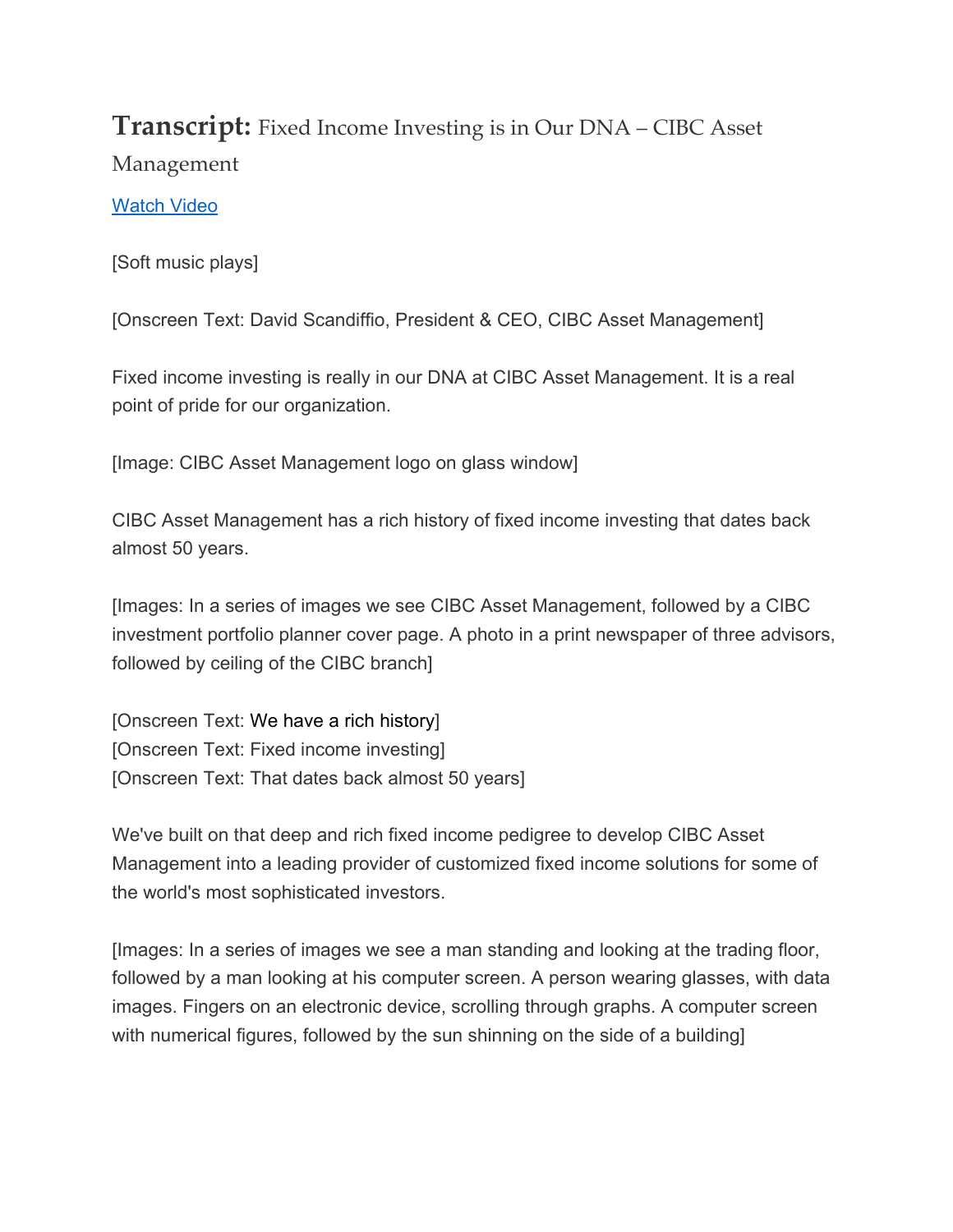[Onscreen Text: Doug MacDonald, SVP & Global Head, Global Distribution, CIBC Asset Management]

So, our purpose at CIBC is to put our clients at the center of everything we do. And what this means is listening to them, understanding their goals, their objectives as they evolve over time and creating customized client solutions in order to help them achieve those objectives and goals.

[Images: In a series of images we see a woman walking into a CIBC branch. The woman and advisor shaking hands. The woman and advisor speaking, followed by both walking in the branch. The woman and advisor sitting down with documents. A pen signing a piece of paper. Woman and advisor shaking hands with each other.]

[Onscreen Text: Jean Gauthier, Managing Director & CIO, Global Fixed Income, CIBC Asset Management]

Our clients benefit from the power of a team that enjoys working together on their behalf.

Our global fixed income team is one of the largest, most experienced fixed income teams in the marketplace.

[Images: A diverse board meeting being held in a large boardroom, followed by a man standing in a still pose. A man holding a pen while smiling]

[Onscreen Text: Patrick O'toole, Vice-President, Global Fixed Income, CIBC Asset Management]

A lot of our managers have more than 25, 30-years' experience in the business. We have a lot of intermediate analysts as well who have over 10 years' experience. We have a lot of people from different backgrounds--we can draw on that experience. Offering strategies and solutions across the fixed income spectrum that are best in class.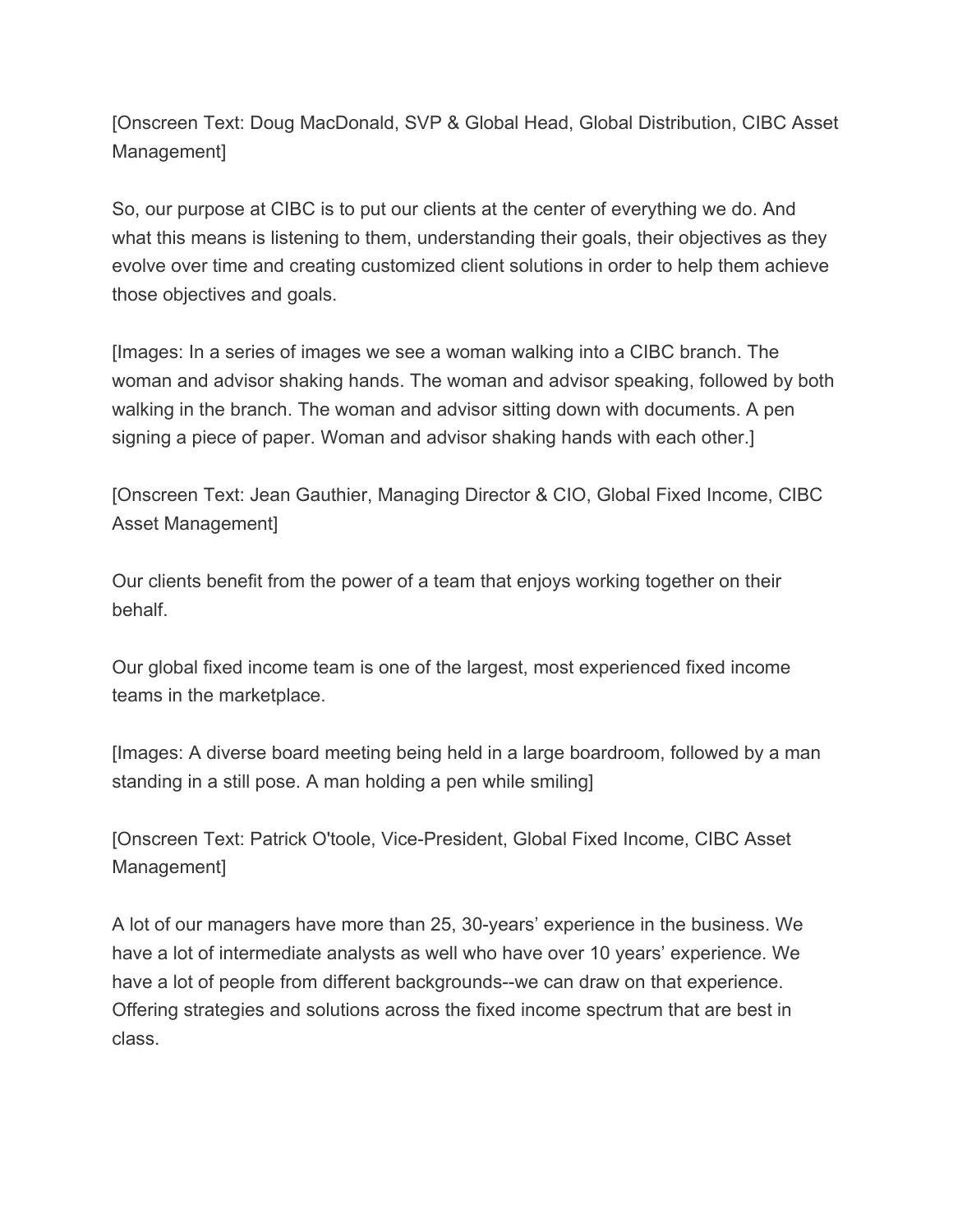[Images: In a series of images we can see a diverse team meeting and various individuals from the meeting speaking. A man on the computer, followed by a man typing. A man with a pen in his hand by his desk looks at a computer screen]

The team meets every morning before the market opens so we can discuss key events. We can discuss the overnight situation. We can discuss economy data. And after that, we all sit together and basically line up all the team priorities to make sure we'd better serve our clients.

[Images: In a series of images we can see the Toronto skyline at sunrise. A man speaking in a boardroom, followed by night fall in the city, showing the CIBC building. In a meeting, a man holding a piece of paper with a chart, followed by a woman speaking in a diverse team meeting. A man speaking while facing the camera]

The success we've had large institutional clients globally, should give retail investors great comfort that we're winning mandates with some of the largest, most sophisticated pension plans in the world.

[Images: In a series of images we can see different buildings from different point of views. A mannequin in a storefront, followed by a view of busy shopping centre. A low angle view of the tall buildings]

[Onscreen Text: Amanda McPherson, Vice-President, Global Fixed Income, Credit, CIBC Asset Management]

Our commitment to best in class credit research lays the foundation of our investment approach. We take a comprehensive approach to credit analysis, doing our own due diligence. This enables our portfolio managers to focus on portfolio construction and risk management.

[Images: In a series of images we can see people working in the trading floor, followed by two men in a meeting and then a man typing at a desk]